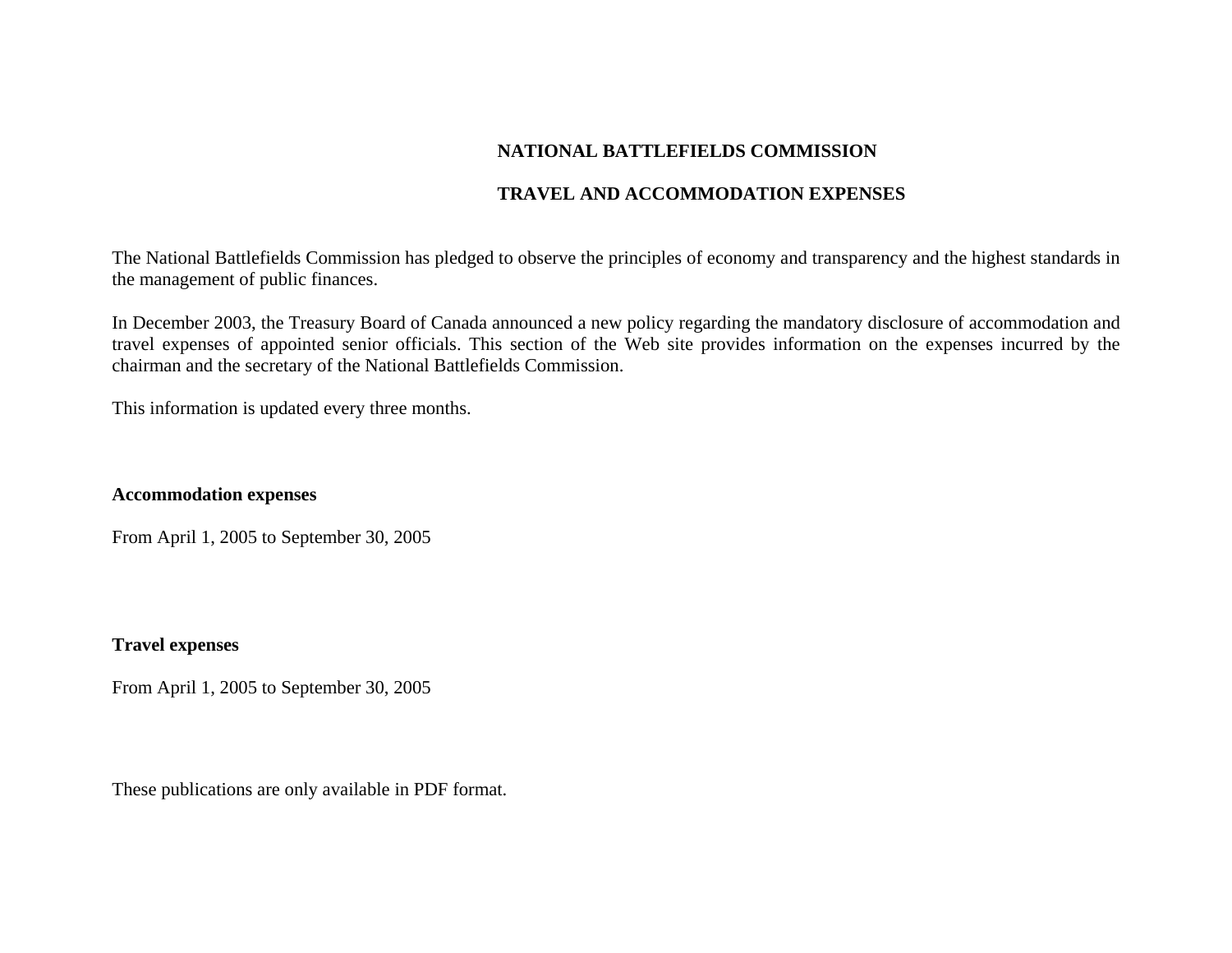### **National Battlefields Commission Accommodation expenses — April 1 to September 30, 2005**

The chairman and the secretary of the Commission meet with senior officials of government and departments and the private sector, and with employees, external consultants and representatives of other organizations.

| <b>Date</b>                                 | <b>Purpose</b>                                                      | <b>Place</b>                 | Amount   |  |
|---------------------------------------------|---------------------------------------------------------------------|------------------------------|----------|--|
| <b>Chairman</b>                             |                                                                     |                              |          |  |
| Juneau, André                               |                                                                     |                              |          |  |
| $12$ April 05                               | Lunch (2pers.) Discussion for N.B.C. $100th$ anniversary            | Québec (Le Graffiti rest.)   | \$60.06  |  |
| 05 May 05                                   | Lunch (5 pers.) Police & Firefighters' Games.                       | Québec (Le Bistongo rest.)   | 58.51    |  |
| 15 June 05                                  | Lunch (2pers.) Discussion for N.B.C. 100 <sup>th</sup> anniversary. | Québec (Le Bistongo rest.)   | 20.00    |  |
| 02 Aug 05                                   | Lunch (2pers.) Discussions concerning the comptroller.              | Québec (Le St-GerMayn rest.) | 14.17    |  |
| 25 Aug 05                                   | Lunch (2pers.) Discussion for N.B.C. 100th anniversary.             | Québec (car rental, meal)    | 193.92   |  |
|                                             |                                                                     |                              | \$346.66 |  |
| <b>Secretary</b><br><b>Leullier, Michel</b> |                                                                     |                              |          |  |
| 26 May 05                                   | Meeting with 24 journalists for the franco. countries               | Québec (buffets)             | 124.80   |  |
| 05 May 05                                   | Lunch (2 people)<br>Employee retirement                             | Québec (Louis-Hébert rest.)  | 30.97    |  |
|                                             |                                                                     |                              | \$155.77 |  |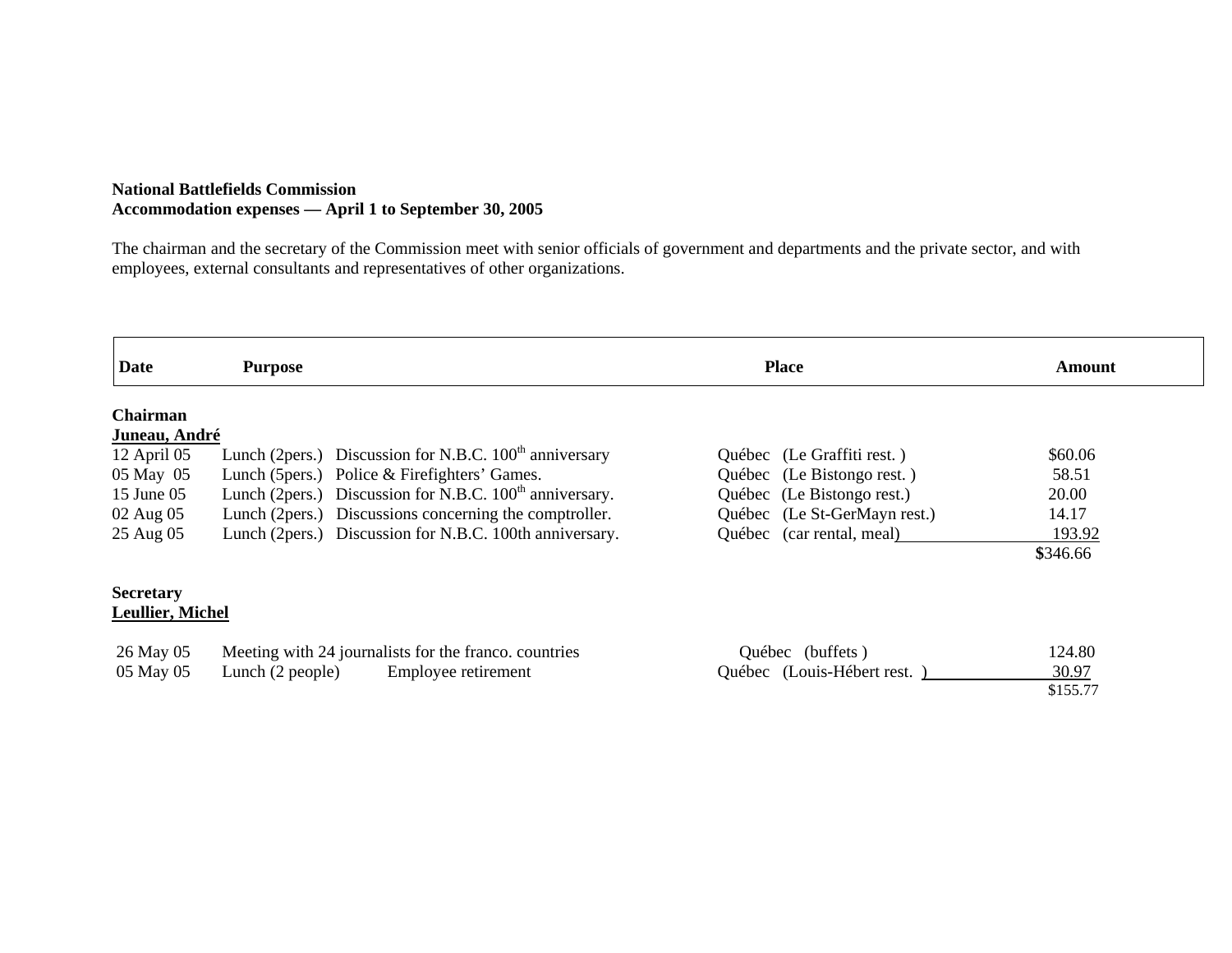#### **National Battlefieds Commission Travel expenses — April 1 to September 30, 2005**

The chairman and the secretary of the Commission meet with senior officials of government and departments and the private sector, and with employees, external consultants and representatives of other organizations.

| Date                                                                             | <b>Destination</b> | <b>Purpose and details</b> |  | <b>Plane Auto</b><br>ticket rental | Lodging | <b>Meals</b> | Others* | <b>Amount</b> |  |  |
|----------------------------------------------------------------------------------|--------------------|----------------------------|--|------------------------------------|---------|--------------|---------|---------------|--|--|
| * Includes mileage expenses, accessories, telephone. parking and other expenses. |                    |                            |  |                                    |         |              |         |               |  |  |
| Chairman<br>Juneau, André                                                        |                    |                            |  |                                    |         |              |         |               |  |  |
| 04 April 05                                                                      | $Cap-Rouge-N.B.C.$ | Mileage expenses           |  |                                    |         |              | 15.52   | 15.52         |  |  |
| 07 April 05                                                                      | $Cap-Rouge-N.B.C.$ | Mileage expenses           |  |                                    |         |              | 15.52   | 15.52         |  |  |
| 07 April 05                                                                      | Taxi Co-op.        | Transportation expenses    |  |                                    |         |              | 7.00    | 7.00          |  |  |
| 07 April 05                                                                      | Taxi Co-0p.        | Transportation expenses    |  |                                    |         |              | 8.00    | 8.00          |  |  |
| 08 April 05                                                                      | $Cap-Rouge-N.B.C.$ | Mileage expenses           |  |                                    |         |              | 15.52   | 15.52         |  |  |
| 12 April 05                                                                      | $Cap-Rouge-N.B.C.$ | Mileage expenses           |  |                                    |         |              | 15.52   | 15.52         |  |  |
| 15 April 05                                                                      | Cap-Rouge – N.B.C. | Mileage expenses.          |  |                                    |         |              | 15.52   | 15.52         |  |  |
| 18 April 05                                                                      | Ottawa             | Heritage Canada meeting    |  | 170.23                             | 128.08  | 123.85       |         | 422.16        |  |  |
| 25 April 05                                                                      | $Cap-Rouge-N.B.C.$ | Mileage expenses.          |  |                                    |         |              | 15.52   | 15.52         |  |  |
| 26 April 05                                                                      | Cap-Rouge – N.B.C. | Mileage expenses.          |  |                                    |         |              | 15.52   | 15.52         |  |  |
| 27 April 05                                                                      | $Cap-Rouge-N.B.C.$ | Mileage expenses.          |  |                                    |         |              | 15.52   | 15.52         |  |  |
| 03 May 05                                                                        | $Cap-Rouge-N.B.C.$ | Mileage expenses.          |  |                                    |         |              | 15.52   | 15.52         |  |  |
| 05 May 05                                                                        | $Cap-Rouge-N.B.C.$ | Mileage expenses.          |  |                                    |         |              | 15.52   | 15.52         |  |  |
| 06 May 05                                                                        | $Cap-Rouge-N.B.C.$ | Mileage expenses.          |  |                                    |         |              | 15.52   | 15.52         |  |  |
| 08 May 05                                                                        | $Cap-Rouge-N.B.C.$ | Mileage expenses.          |  |                                    |         |              | 15.52   | 15.52         |  |  |
| 13 May 05                                                                        | $Cap-Rouge-N.B.C.$ | Mileage expenses.          |  |                                    |         |              | 92.19   | 92.19         |  |  |
| 17 May 05                                                                        | Taxi Co-op         | Transportation expenses    |  |                                    |         |              | 15.00   | 15.00         |  |  |
| 17 May 05                                                                        | Taxi Co-op         | Transportation expenses.   |  |                                    |         |              | 26.00   | 26.00         |  |  |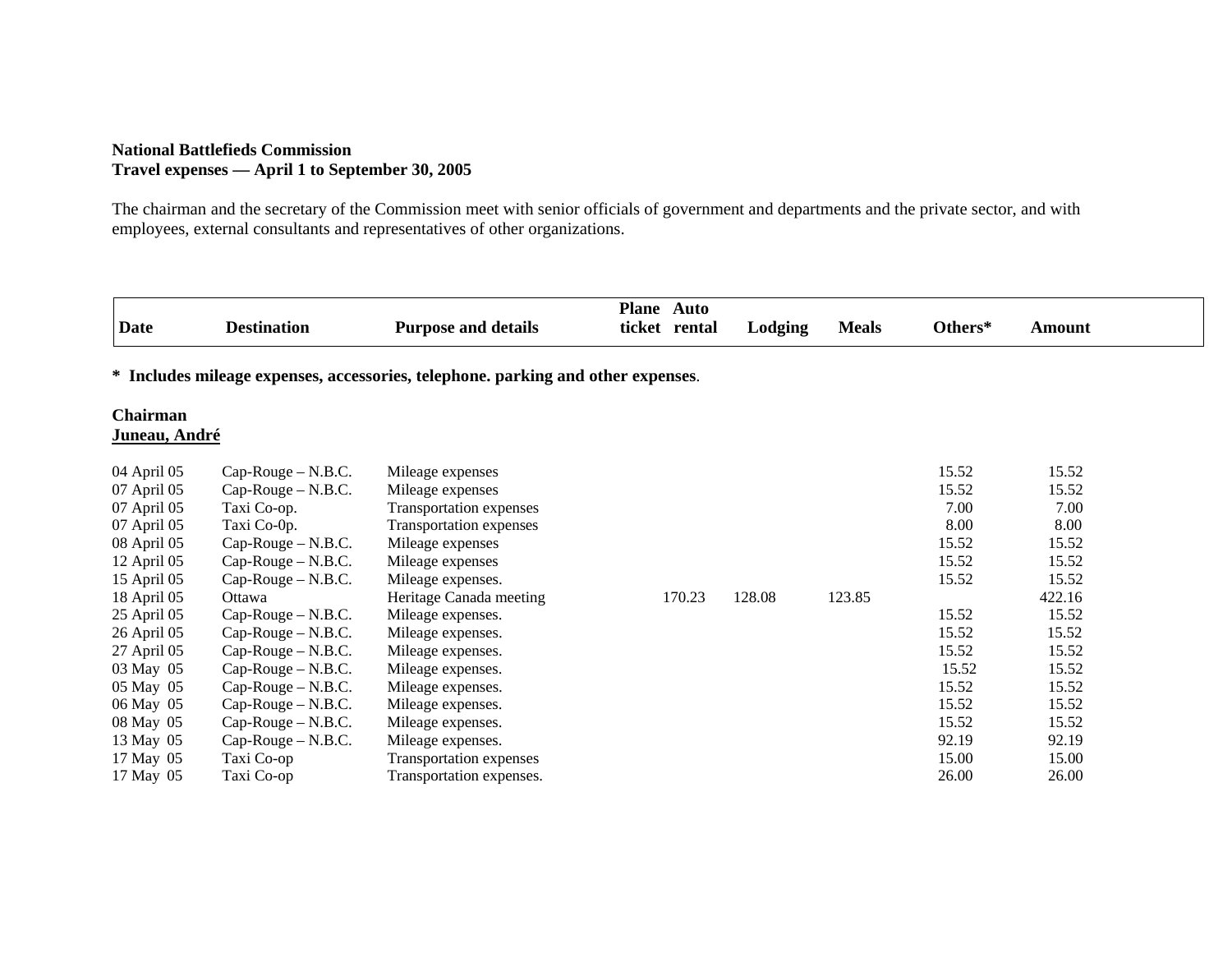| <b>Date</b>    | <b>Destination</b>    |                                                                                 | <b>Plane</b><br>ticket | Auto   |         | <b>Meals</b> | Others* |               |  |
|----------------|-----------------------|---------------------------------------------------------------------------------|------------------------|--------|---------|--------------|---------|---------------|--|
|                |                       | <b>Purpose and details</b>                                                      |                        | rental | Lodging |              |         | <b>Amount</b> |  |
|                |                       | * Includes mileage expenses, accessories, telephone, parking and other expenses |                        |        |         |              |         |               |  |
| 18 May 05      | Videotron             | Internet expenses.                                                              |                        |        |         |              | 43.58   | 43.58         |  |
| 25 May 05      | <b>Bell Telephone</b> | Long distance charges                                                           |                        |        |         |              | 1.85    | 1.85          |  |
| 27 May 05      | Cap-Rouge - N.B.C.    | Mileage expenses                                                                |                        |        |         |              | 15.52   | 15.52         |  |
| $02$ June $05$ | $Cap-Rouge-N.B.C.$    | Mileage expenses                                                                |                        |        |         |              | 15.52   | 15.52         |  |
| 06 June 05     | Cap-Rouge - N.B.C.    | Mileage expenses                                                                |                        |        |         |              | 15.52   | 15.52         |  |
| 08 June 05     | Cap-Rouge - N.B.C.    | Mileage expenses.                                                               |                        |        |         |              | 15.52   | 15.52         |  |
| 15 June 05     | $Cap-Rouge-N.B.C.$    | Mileage expenses.                                                               |                        |        |         |              | 15.52   | 15.52         |  |
| 17 June 05     | $Cap-Rouge-N.B.C.$    | Mileage expenses                                                                |                        |        |         |              | 15.52   | 15.52         |  |
| 17 June 05     | <b>Bell Mobility</b>  | Cell phone expenses                                                             |                        |        |         |              | 57.30   | 57.30         |  |
| $21$ June 05   | $Cap-Rouge-N.B.C.$    | Mileage expenses                                                                |                        |        |         |              | 15.52   | 15.52         |  |
| 30 June 05     | Cap-Rouge - N.B.C.    | Mileage expenses                                                                |                        |        |         |              | 15.52   | 15.52         |  |
| 30 June 05     | Bureau en gros        | Stationary expenses                                                             |                        |        |         |              | 100.46  | 100.46        |  |
| 04 July 05     | Cap-Rouge - N.B.C.    | Mileage expenses                                                                |                        |        |         |              | 15.52   | 15.52         |  |
| 05 July 05     | $Cap-Rouge-N.B.C.$    | Mileage expenses                                                                |                        |        |         |              | 15.52   | 15.52         |  |
| 06 July 05     | $Cap-Rouge-N.B.C.$    | Mileage expenses                                                                |                        |        |         |              | 15.52   | 15.52         |  |
| 06 July 05     | Bureau en gros        | Stationary expenses                                                             |                        |        |         |              | 35.66   | 35.66         |  |
| 08 July 05     | $Cap-Rouge-N.B.C.$    | Mileage expenses                                                                |                        |        |         |              | 15.52   | 15.52         |  |
| 12 July 05     | Cap-Rouge - N.B.C.    | Mileage expenses                                                                |                        |        |         |              | 15.52   | 15.52         |  |
| 13 July 05     | Cap-Rouge - N.B.C.    | Mileage expenses                                                                |                        |        |         |              | 15.52   | 15.52         |  |
| 13 July 05     | <b>Bell Telephone</b> | Long-distance charges                                                           |                        |        |         |              | 2.58    | 2.58          |  |
| 19 July 05     | Cap-Rouge - N.B.C.    | Mileage expenses                                                                |                        |        |         |              | 15.52   | 15.52         |  |
| 22 July 05     | Deschaillons - N.B.C. | Mileage expenses                                                                |                        |        |         |              | 107.67  | 107.67        |  |
| 26 July 05     | Deschaillons – N.B.C. | Mileage expenses                                                                |                        |        |         |              | 107.67  | 107.67        |  |
| 27 July 05     | <b>Bell Mobility</b>  | Cell phone expenses                                                             |                        |        |         |              | 59.53   | 59.53         |  |
| $27$ July 05   | <b>Bell Telephone</b> | Long distance charges                                                           |                        |        |         |              | 7.17    | 7.17          |  |
| 27 July 05     | Videotron             | Internet expenses                                                               |                        |        |         |              | 43.58   | 43.58         |  |
| 02 Aug. 05     | Cap-Rouge - N.B.C.    | Mileage expenses                                                                |                        |        |         |              | 15.52   | 15.52         |  |
| 08 Aug. 05     | $Cap-Rouge-N.B.C.$    | Mileage expenses                                                                |                        |        |         |              | 15.52   | 15.52         |  |
| 17 Aug. 05     | <b>Bell Mobility</b>  | Cell phone expenses                                                             |                        |        |         |              | 68.31   | 68.31         |  |